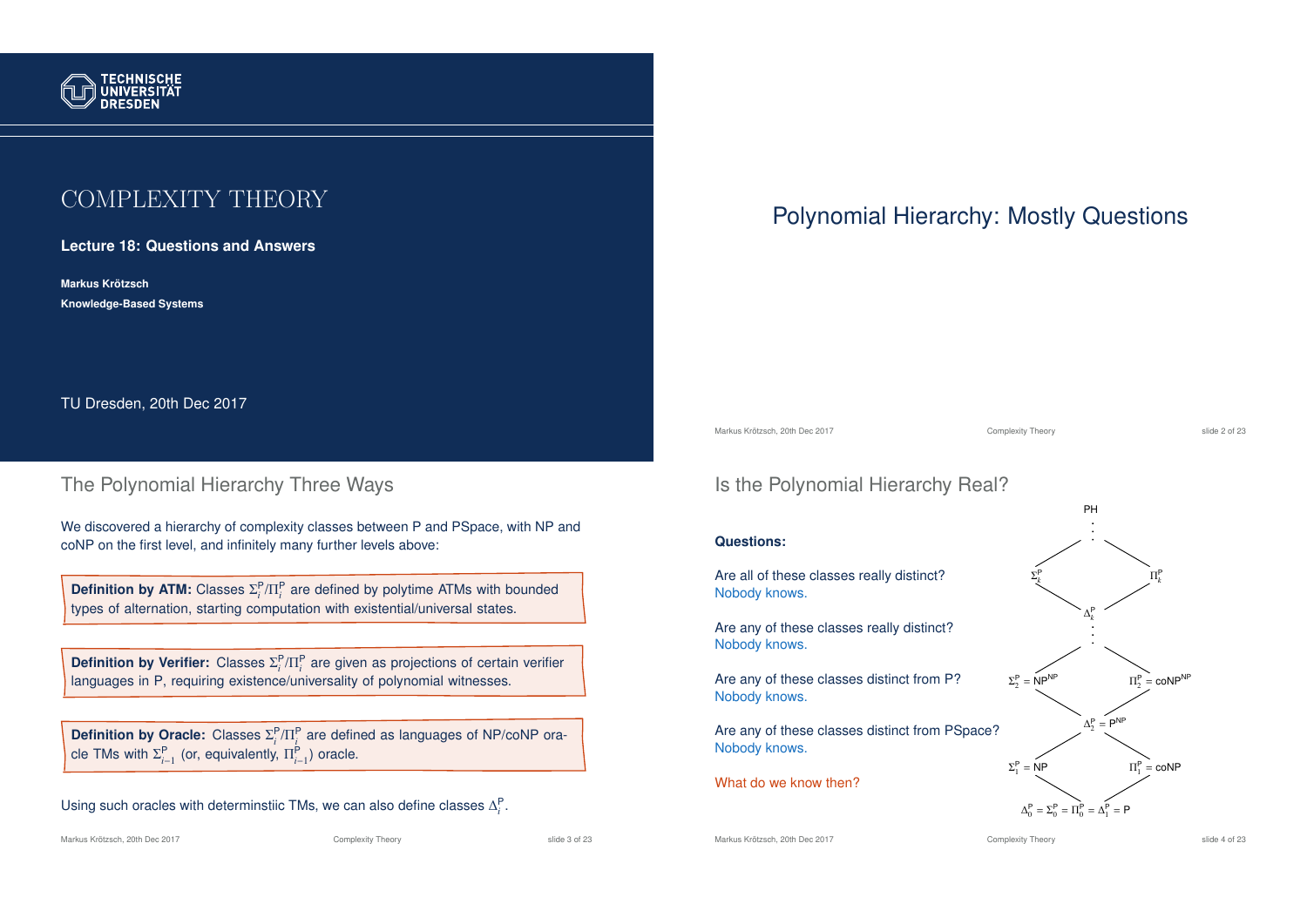## What We Know (Excerpt)

**Theorem 18.1:** If there is any *k* such that  $\Sigma_k^P = \Sigma_{k+1}^P$  then  $\Sigma_j^P = \Pi_j^P = \Sigma_k^P$  for all  $j > k$ , and therefore  $PH = \Sigma_k^P$ .

In this case, we say that the polynomial hierarchy collapses at level *k*.

**Proof:** Left as exercise (not too hard to get from definitions).

**Corollary 18.2:** If  $PH \neq P$  then  $NP \neq P$ .

Intuitively speaking: "The polynomial hierarchy is built upon the assumption that NP has some additional power over P. If this is not the case, the whole hierarchy collapses."

### What We Know (Excerpt)

| <b>Theorem 18.3:</b> $PH \subseteq PSpace$ .                                                                                                                                             |   |
|------------------------------------------------------------------------------------------------------------------------------------------------------------------------------------------|---|
| <b>Proof:</b> Left as exercise (induction over PH levels, using that<br>PSpace <sup>PSpace</sup> = PSpace).                                                                              |   |
| <b>Theorem 18.4:</b> If PH = PSpace then there is some k with PH = $\Sigma_k^P$ .                                                                                                        |   |
| <b>Proof:</b> If PH = PSpace then True QBF $\in$ PH. Hence True QBF $\in \Sigma_k^{\mathsf{P}}$ for some k. Since<br><b>True QBF</b> is PSpace-hard, this implies $\Sigma_k^P$ = PSpace. | п |

What We Believe (Excerpt)

### "Most experts" think that:

- The polynomial hierarchy does not collapse completely (same as  $P \neq NP$ )
- The polynomial hierarchy does not collapse on any level (in particular  $PH \neq PSpace$  and there is no PH-complete problem)

But there can always be surprises ...

Markus Krötzsch, 20th Dec 2017 **Complexity Theory** Complexity Theory slide 6 of 23

# Question 1: The Logarithmic Hierarchy

Markus Krötzsch, 20th Dec 2017 **Complexity Theory** Complexity Theory slide 7 of 23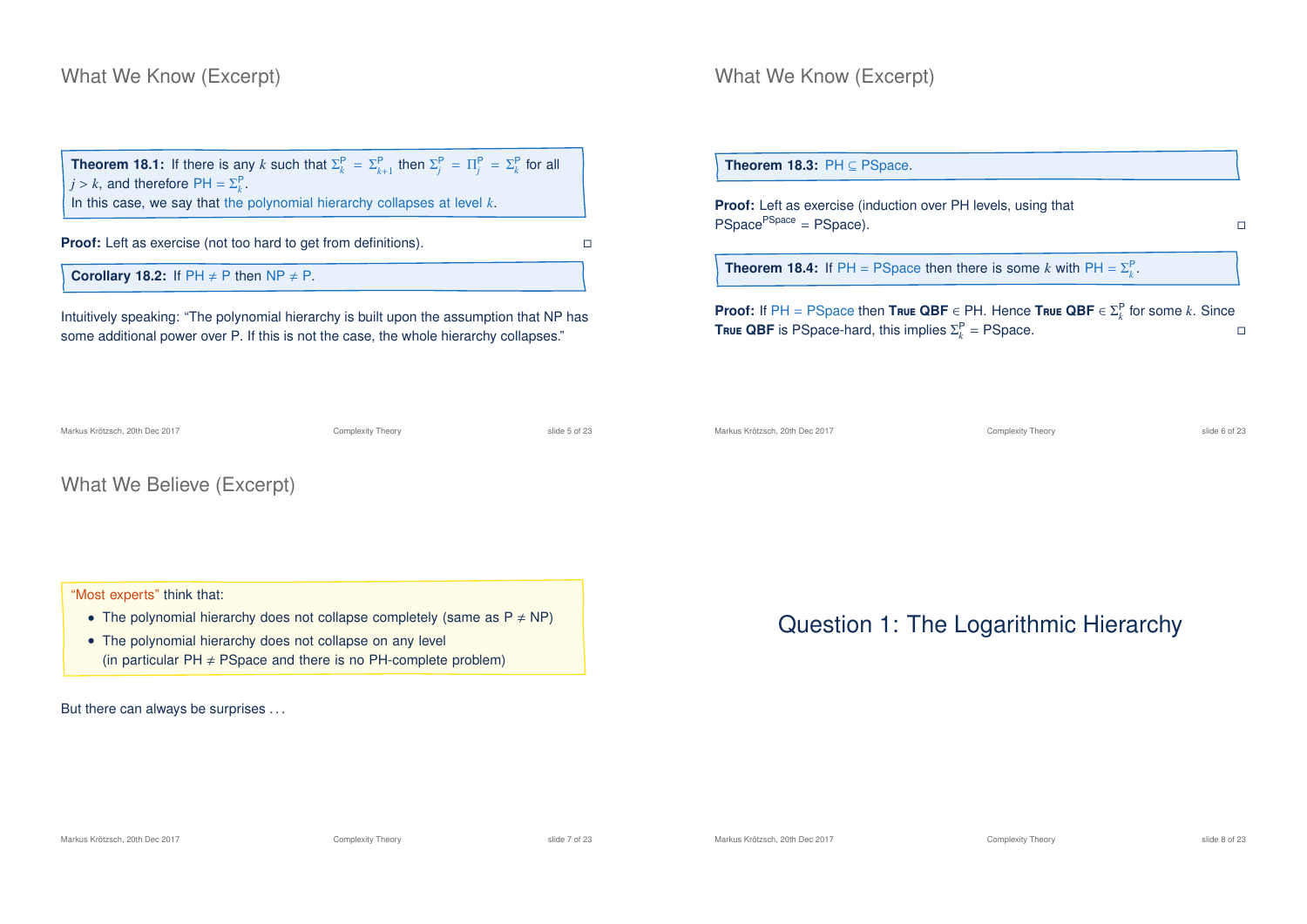### Q1: The Logarithmic Hierarchy

The Polynomial Hierarchy is based on polynomially time-bounded TMs

It would also be interesting to study the Logarithmic Hierarchy obtained by considering logarithmically space-bounded TMs instead, wouldnt't it?

Markus Krötzsch, 20th Dec 2017 **Complexity Theory** Complexity Theory slide 9 of 23

Question 2: The Hardest Problems in P

In detail, we can define:

- $\Sigma_0^{\mathsf{L}} = \Pi_0^{\mathsf{L}} = \mathsf{L}$
- $\Sigma_{i+1}^{\mathsf{L}} = \mathsf{NL}^{\Sigma_i^{\mathsf{L}}}$
- $\Pi_{i+1}^{\mathsf{L}} = \text{coNL}^{\Sigma_i^{\mathsf{L}}}$
- *<sup>i</sup>* alternatively: languages of log-space bounded Σ*<sup>i</sup>*+<sup>1</sup> ATMs *<sup>i</sup>* alternatively: languages of log-space bounded Π*<sup>i</sup>*+<sup>1</sup> ATMs

Q1: What is the Logarithmic Hierarchy?

How do the levels of this hierarchy look?

•  $\Sigma_0^{\mathsf{L}} = \Pi_0^{\mathsf{L}} = {\mathsf{L}}$ •  $\Sigma_1^{\mathsf{L}} = \mathsf{NL}^{\mathsf{L}} = \mathsf{NL}$ •  $\Pi_1^{\mathsf{L}} = \text{coNL}^{\mathsf{L}} = \text{coNL} = \text{NL}$  (why?) •  $\Sigma_2^{\mathsf{L}} = \mathsf{NL}^{\Sigma_1^{\mathsf{L}}} = \mathsf{NL}^{\mathsf{NL}} = \mathsf{NL}$  (why?) •  $\Pi_2^{\mathsf{L}} = \text{coNL}^{\Sigma_1^{\mathsf{L}}} = \text{coNL}^{\mathsf{NL}} = \mathsf{NL}$  (why?) Therefore  $\Sigma_i^{\mathsf{L}} = \Pi_i^{\mathsf{L}} = \mathsf{NL}$  for all  $i \geq 1$ .

### The Logarithmic Hierarchy collapses on the first level.

Historic note: In 1987, just before the Immerman-Szelepcsényi Theorem was published, Klaus-Jörn Lange, Birgit Jenner, and Bernd Kirsig showed that the Logarithmic Hierarchy collapses on the second level [ICALP 1987].

Markus Krötzsch, 20th Dec 2017 Complexity Theory slide 10 of 23

## Q2: The hardest problems in P

What we know about P and NP:

- We don't know if any problem in NP is really harder than any problem in P.
- But we do know that NP is at least as challenging as P, i.e.,  $P \subseteq NP$ .

### So all problems that are hard for NP are also hard for P, aren't they?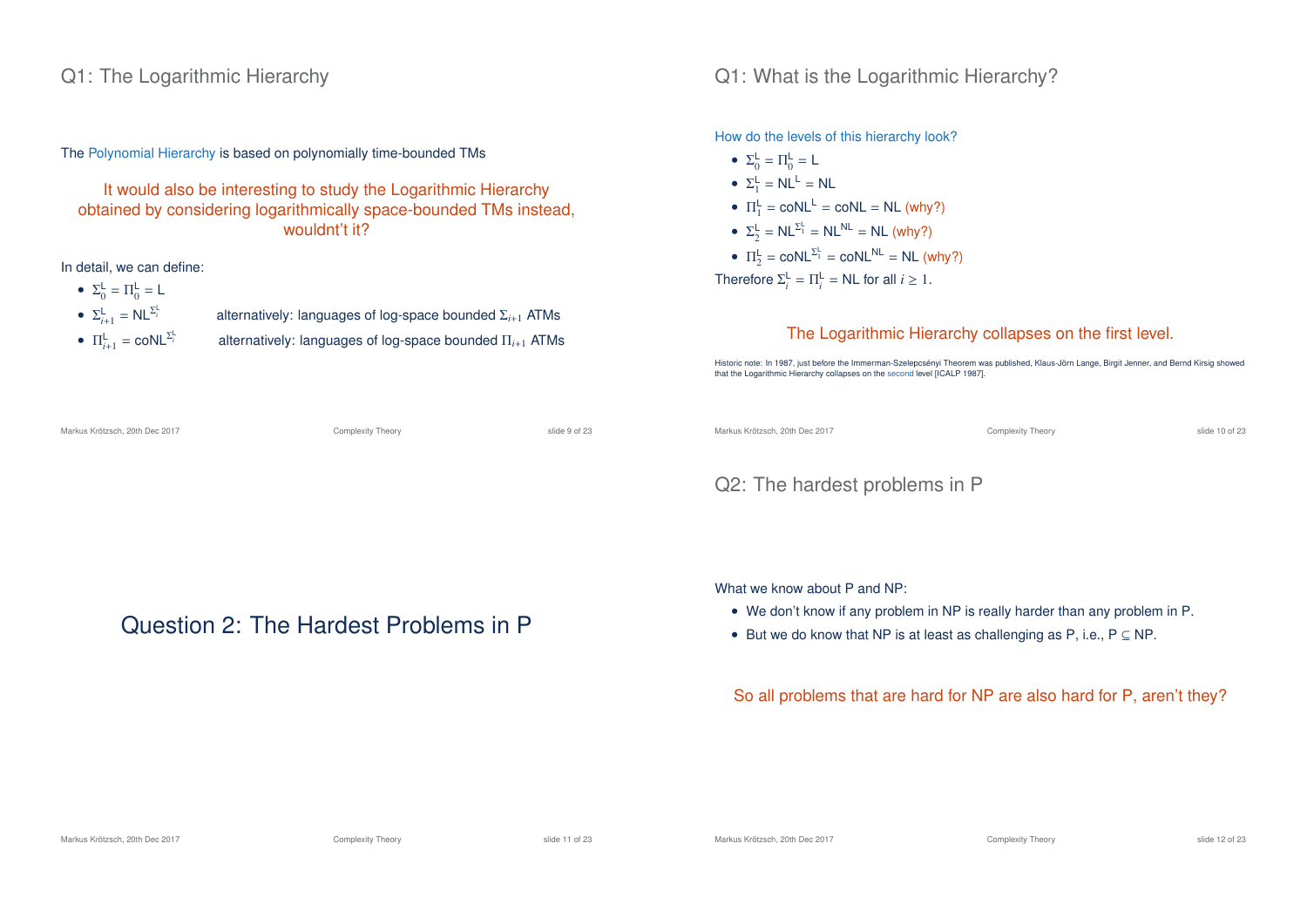### Q2: Is NP-hard as hard as P-hard?

### Let's first recall the definitions:

**Definition:** A problem **L** is NP-hard if, for all problems **M** ∈ NP, there is a polynomial many-one reduction **M** ≤*<sup>m</sup>* **L**.

**Definition:** A problem **L** is P-hard if, for all problems **M** ∈ P, there is a log-space reduction **M** ≤*<sup>L</sup>* **L**.

How to show "NP-hard implies P-hard"?

- Assume that **L** is NP-hard.
- Consider any language **M** ∈ P.
- Then **M** ∈ NP.
- So there is a polynomial many-one reduction *f* from **M** to **L**
- Hence, ... well..., nothing much, really.

Markus Krötzsch, 20th Dec 2017 Complexity Theory slide 13 of 23

# Question 3: Problems Harder than P

Q2: Is NP-hard as hard as P-hard?

For all we know today, it is perfectly possible that there are NP-hard problems that are not P-hard.

**Example 18.5:** We know that  $L \subseteq P \subseteq NP$  but we do not know if any of these subsumptions are proper. Suppose that the truth actually looks like this:  $L \subseteq P =$ NP. Then all non-trivial problems in P are NP-hard (why?), but not every problem would be P-hard (why?).

**Note:** This is really about the different notions of reduction used to define hardness. If we used log-space reductions for P-hardness and NP-hardness, the claim would follow.

Markus Krötzsch, 20th Dec 2017 Complexity Theory slide 14 of 23

## Q3: Problems harder than P

Polynomial time is an approximation of "practically tractable" problems:

- Many practical problems are in P, including many very simple ones (e.g., ∅)
- P-hard problems are as hard as any other problem in P, and P-complete problems therefore are the hardest problems in P
- However, there are even harder problems that are no longer in P

So, clearly, problems that are not even in P must be P-hard, right?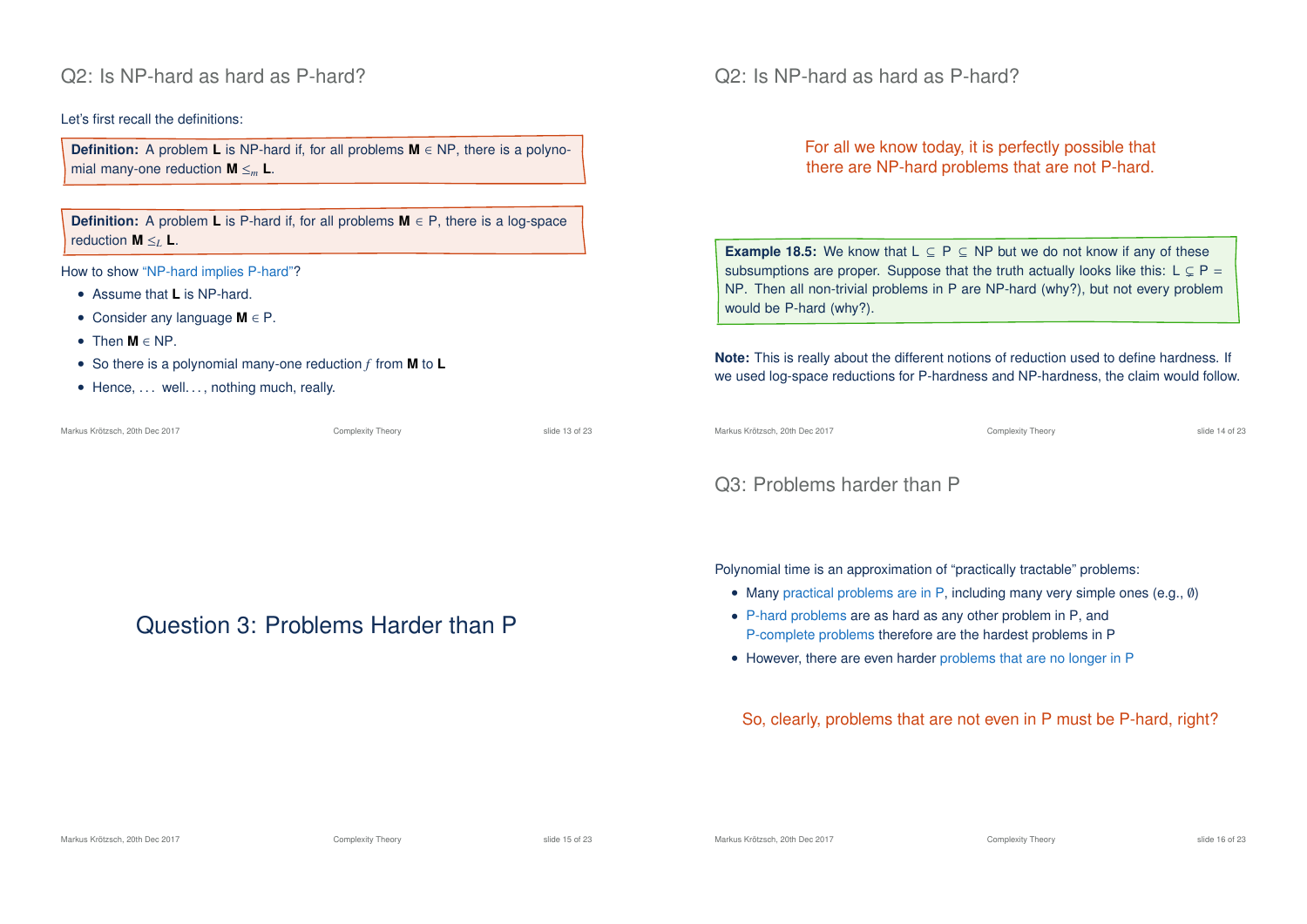### Q3: Are problems harder than P also hard for P?

Can we find any problem that is surely harder than P? Yes, easily:

- The Halting Problem is undecidable and therefore not in P
- Any ExpTime-complete problem is not in P (Time Hierarchy Theorem); e.g., the Word Problem for exponentially time-bounded DTMs

These concrete examples both are hard for P:

- The Word Problem for polynomially time-bounded DTMs is hard for P
- This polytime Word Problem log-space reduces to the Word Problem for exponential TMs (reduction: the identity function)
- It also log-space reduces to the Halting problem: a reduction merely has to modify the TM so that every rejecting halting configuration leads into an infinite loop

Markus Krötzsch, 20th Dec 2017 Complexity Theory slide 17 of 23

# Q4: Are decidable problems harder than P also hard for P?

### Schöning to the rescue (see Theorem 15.2):

**Corollary 18.6:** Consider the classes  $C_1 = ExpPHard$  (P-hard problems in Exp-Time) and  $C_2$  = P. Both are classes of decidable languages. We find that for either class C*k*:

- We can effectively enumerate TMs  $\mathcal{M}_0^k$ ,  $\mathcal{M}_1^k$ , ... such that  $C_k = \{L(\mathcal{M}_i^k) \mid i \ge 0)\}.$
- If **L** ∈ C*<sup>k</sup>* and **L'** differs from **L** on only a finite number of words, then **L'** ∈ C*<sup>k</sup>*
- Let  $L_1 = \emptyset$ , and let  $L_2$  be some ExpTime-complete problem. Clearly,  $L_1 \notin$ ExpPHard and **L<sup>2</sup>** < P (Time Hierarchy), hence there is a decidable language **L<sup>d</sup>** < ExpPHard ∪ P.

Moreover, as  $\emptyset \in P$  and  $L_2$  is not trivial,  $L_d \leq_p L_2$  and hence  $L_d \in ExpTime$ . Therefore  $L_d \notin$  ExpPHard implies that  $L_d$  is not P-hard.

This idea of using Schöning's Therorem has been put forward by Ryan Williams (link). Our version is a modification requiring C<sub>1</sub> ⊆ ExpTime

Q3: Are problems harder than P also hard for P?

Rephrasing the question: Are there problems that are not in P, yet not hard for P?

Some observations:

- ∅ is not P-hard (why?)
- Any ExpTime-complete problem **L** is not in P (why?)
- We can enumerate DTMs for all languages in P (how?)
- We can enumerate DTMs for all P-hard languages in ExpTime (how?)
- So, it's clear what we have to do now . . .

Markus Krötzsch, 20th Dec 2017 Complexity Theory slide 18 of 23

# Q3: Are problems harder than P also hard for P?

No, there are problems in ExpTime that are neither in P nor hard for P.

(Other arguments can even show the existence of undecidable sets that are not P-hard)

### **Discussion:**

- Considering Questions 3 and 4, the use of the word hard is misleading, since we interpret it as difficult
- However, the actual meaning difficult would be "not in a given class" (e.g., problems not in P are clearly more difficult than those in P)
- Our formal notion of hard also implies that a problem is difficult in some sense, but it also requires it to be universal in the sense that many other problems can be solved through it

What we have seen is that there are difficult problems that are not universal.

Markus Krötzsch, 20th Dec 2017 **Complexity Theory** Complexity Theory slide 20 of 23